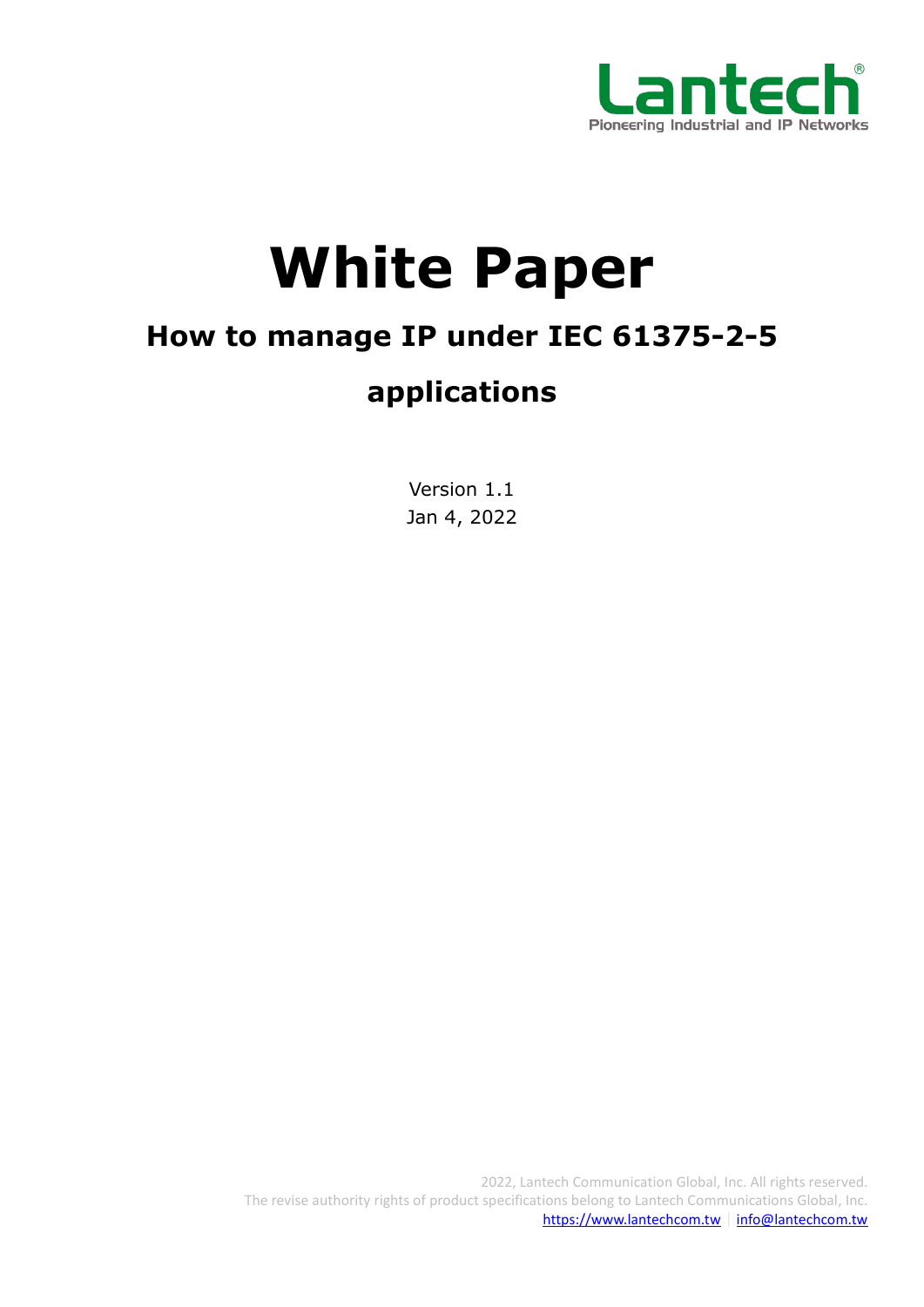#### **Regarding IEC 61375-2-5**

IEC61375-2-5 is an Ethernet based control system and will form the core communication technology of future highspeed trains, the development of highspeed trains is becoming more rapid & the demands placed on the onboard network is increasing to higher levels of network traffic than ever before. Systems such as Surveillance, onboard announcements, station information, seat reservation systems etc. are all provided via the Ethernet system. These increasing demands placed on the existing train networks is something they cannot fulfill.

The IEC 61375-2-5 standard is released by the International Electrotechnical Commission (IEC). It defines the ETB (Ethernet Train Backbone) for Ethernet technology to follow on train network applications.

#### **What is TTDP?**

Train Topology Discovery Protocol, also known as TTDP, is designed for train dispatch. When train cars are re-arranged in order, the IP of the Ethernet switches in the train car will also change. An ETBN (Ethernet Train Backbone Network) switch with TTDP function will rearrange the IP address and Gateway IP when the train network topology is changed due to train car re-arrangement.

#### **Limitations of TTDP**

TTDP can only manage the IP assignment of the Ethernet switches and cannot manage the devices connected to the switches. Thus, when the train cars are re-arranged, **TTDP can only change the IP addresses of the switches without changing the IP addresses of connected devices**. Under the Ethernet structure, the IP address of the devices should be managed by the DHCP protocol. That's why Lantech have developed DHCP for TTDP.

## **DHCP for TTDP for device IP management**

Under the DHCP standard, a DHCP server has to build a DHCP Pool for assigning the IP address for its DHCP clients and each DHCP client can get the IP within this Pool. The IP of the DHCP server must be fixed and be under the same network segment with the DHCP Pool since the DHCP protocol is designed for communication between client and server via broadcast packets. The TTDP standard only manages the switch's IP. The TTDP doesn't assign IPs to devices connected to the switch.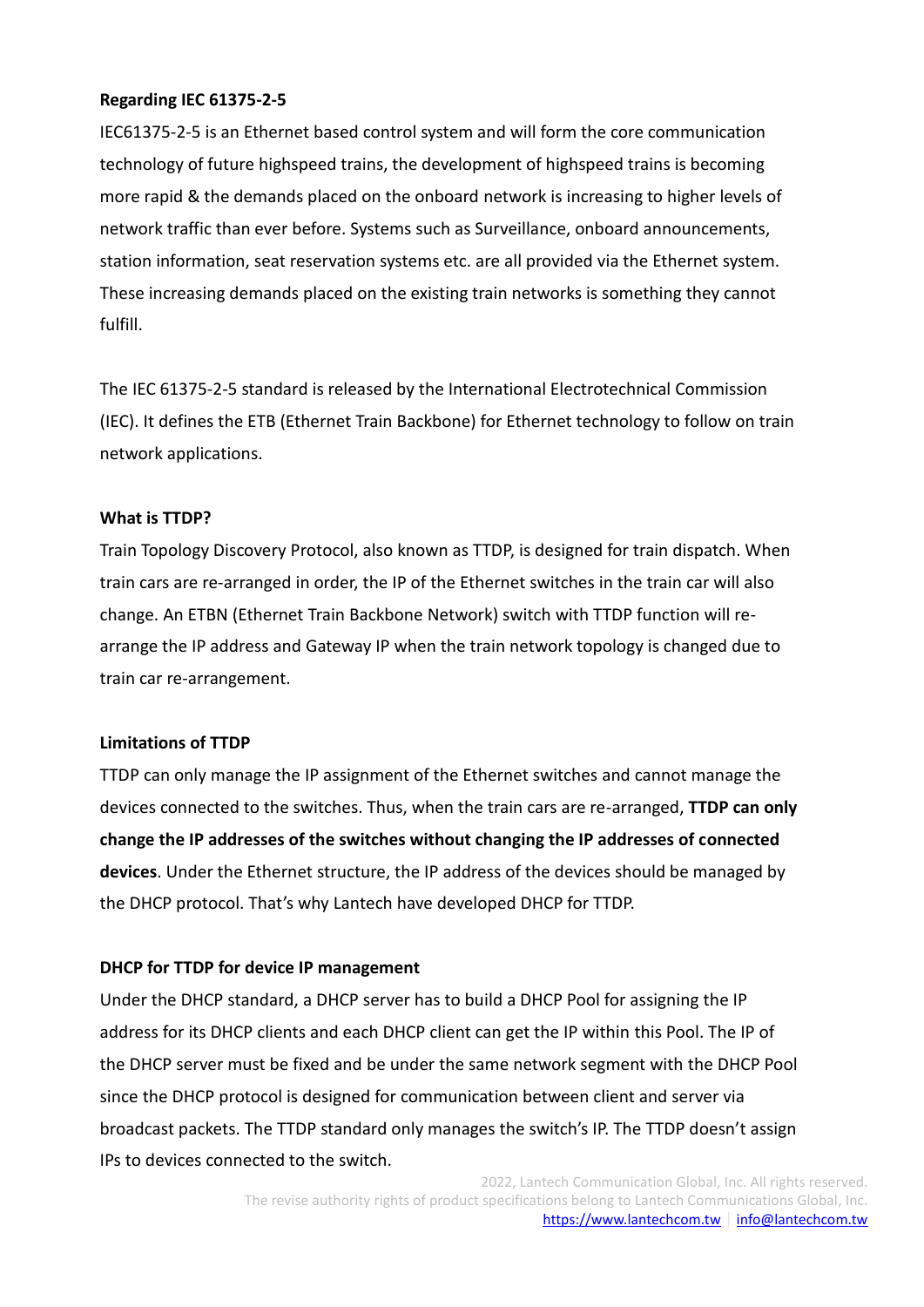

*Figure 1 – DHCP for TTDP topology, when car 2 is replaced by a new car, the switch & devices on the new car can inherit the IP address*

With Lantech's DHCP for TTDP technology, when the IP of the switch is re-assigned by TTDP due to train car changes, the switch will reserve a new IP automatically and compile a new DHCP Pool for its DHCP client. This technology ensures the DHCP client can connect to the new ECN (Ethernet Consist Network) network via IP. Lantech's DHCP for TTDP technology can also be combined with Port based DHCP or DHCP Option 82, which means, if the end device connected to the switch needs to be replaced, the new device can inherit the IP assigned by simply connecting it to the same switch port.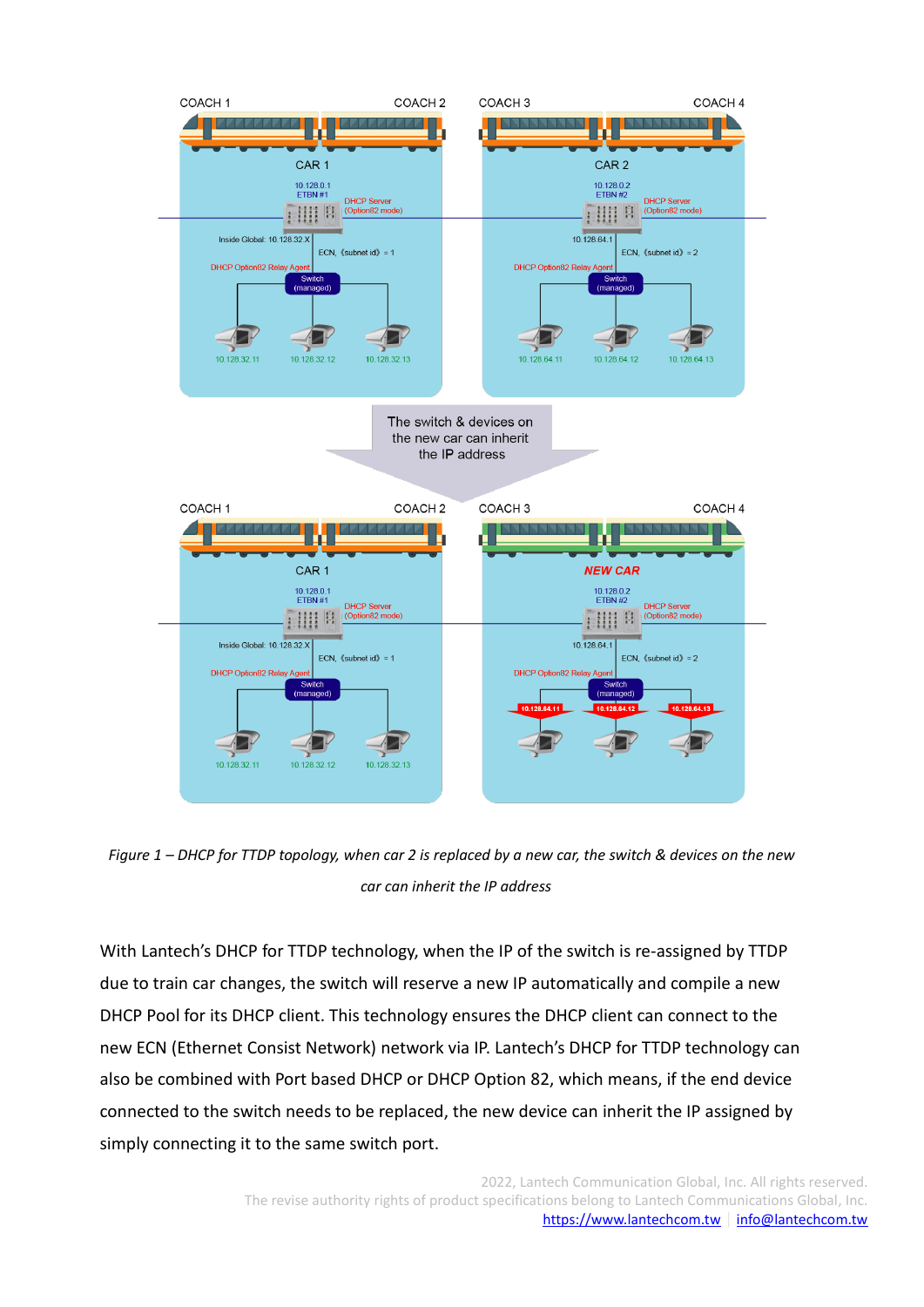

*Figure 2 – DHCP for TTDP topology, when a broken device is replaced, the new device can inherit the IP address*

When a new train car is added, the switch will calculate automatically and add the domain for the new train car after the switch is rebooted.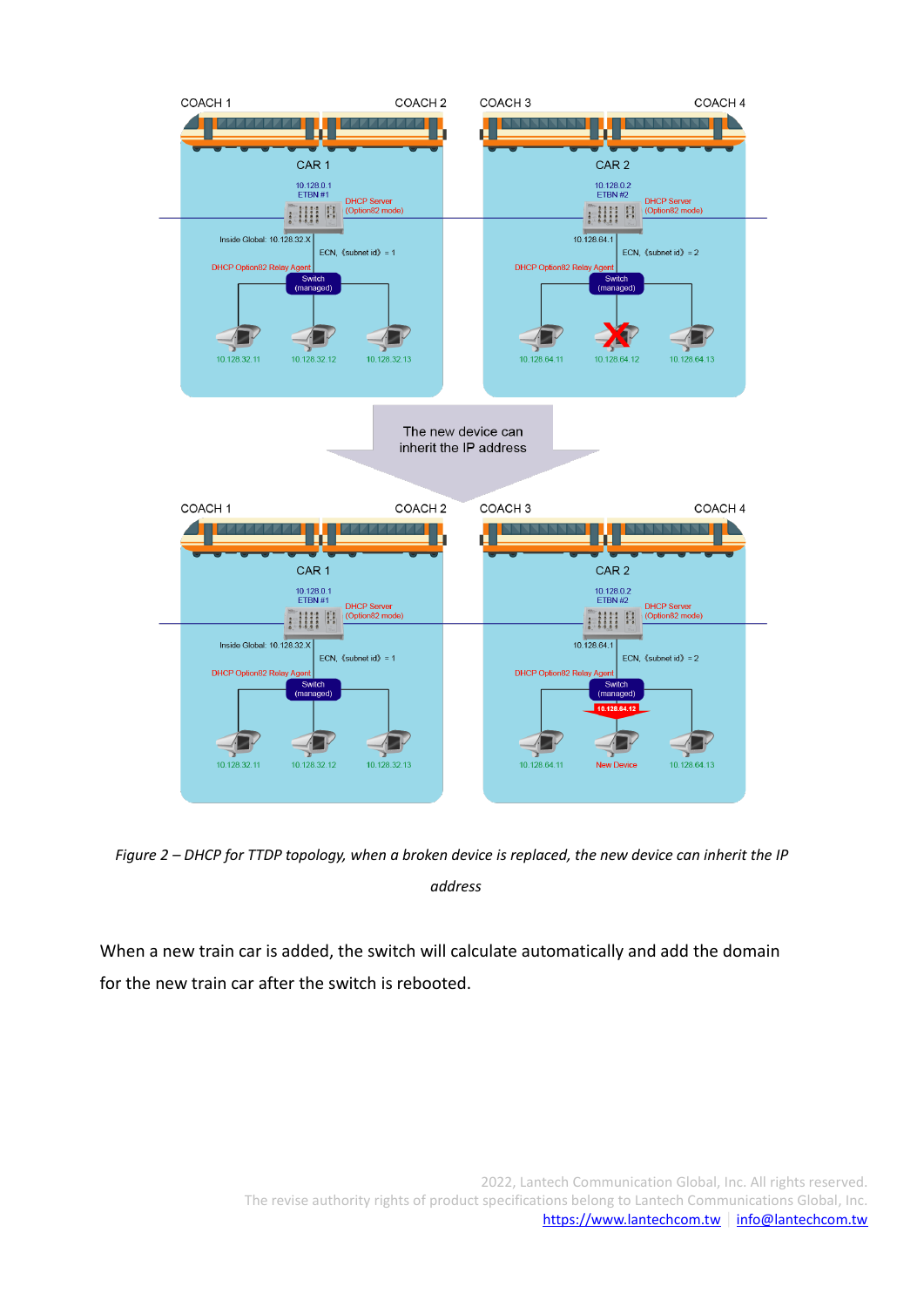

*Figure 3 – DHCP for TTDP topology, when a new train car is added, the switch & devices on the new car will be assigned an IP address automatically*